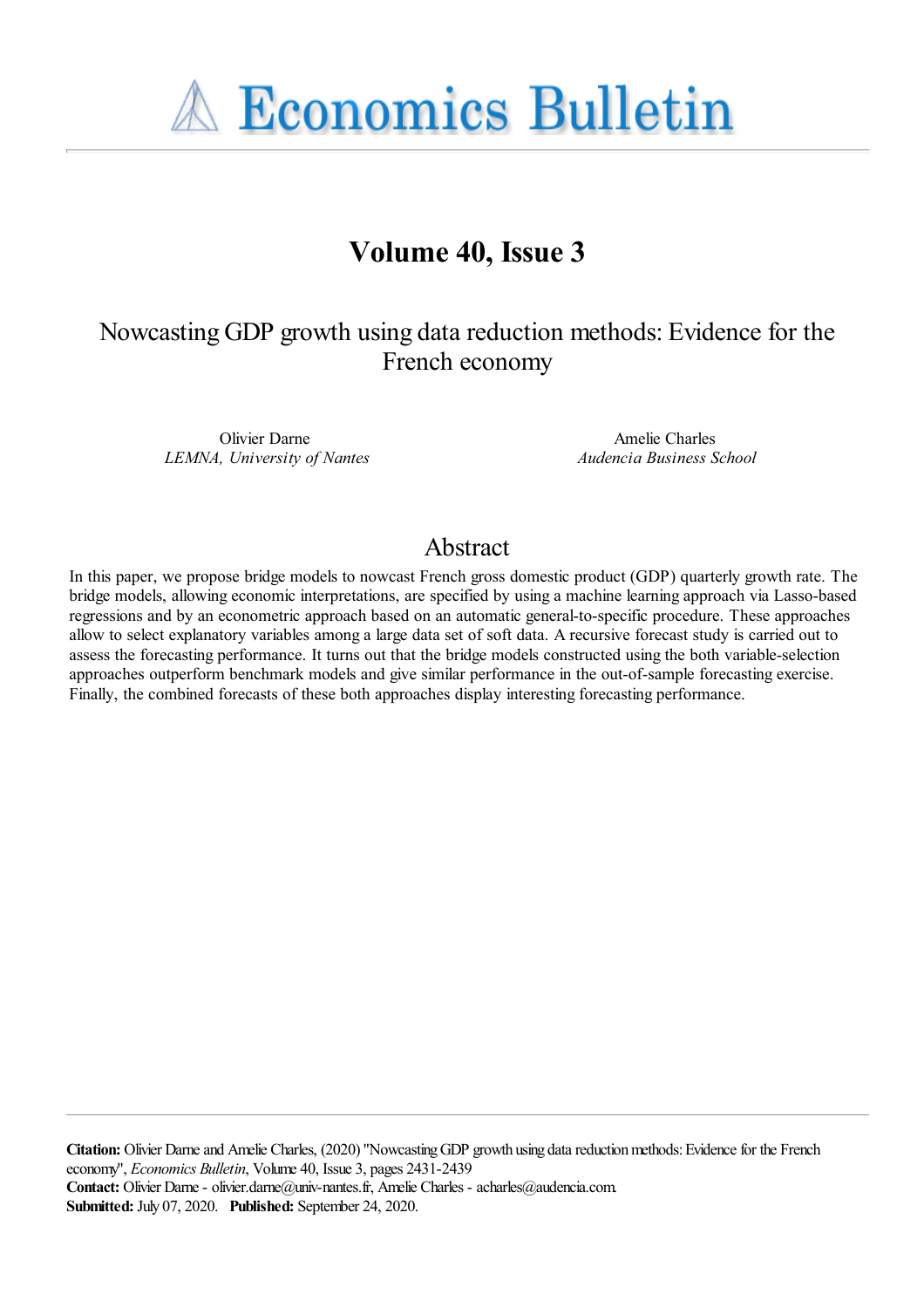## 1. Introduction

Policy-makers and analysts are continually assessing the state of the economy. However, gross domestic product (GDP) is only available on a quarterly basis with a time span of around 30 days after the end of the reference quarter for France. In this respect, governments and central banks need to have an accurate and timely assessment of GDP growth rate for the current quarter in order to provide a better and earlier analysis of the economic situation.

To provide an economic interpretation to the forecasts, bridge models are an interesting approach for short-term forecasting of real activity. These linear regressions 'bridge' (i.e., link) monthly variables and quarterly GDP growth, allowing to give some explanations on the basis of the evolution of the explanatory indicators. Such models have been widely considered in the literature, especially to forecast GDP growth in national and international institutions (e.g., Baffigi et al., 2004; Golinelli and Parigi, 2007; Barhoumi et al., 2012).<sup>1</sup> In this respect, we propose bridge models to nowcast French quarterly GDP growth, based on a large set of soft data. Survey data or soft data provide a signal that is obtained directly from economic actors and that reects the short-term prospects of their own activity. Further, they are published with very short publications lags and are subject to only very minor corrections.<sup>2</sup>

In recent years, considerable attention has focused on the forecasting of macroeconomic variables in a data-rich environment via the implementation of a variety of machine learning, variable selection and shrinkage methods (e.g., Kim and Swanson, 2014, 2018; Li and Chen, 2014; Veillon, 2019). In this paper, we use linear bridge models explaining French GDP growth for which input variables are selected through a machine learning approach via penalized regression methods and by an econometric approach based on an automatic model selection procedure. We focus on penalized regression methods, which is a generalization of ordinary least squares estimation, with an additional term that penalizes the size of regression coefficients. In doing so, it regularizes the model complexity, and avoids over-fitting that can cause the outof-sample forecasting performance to deteriorate. For that, we employ Lasso-based regressions, namely Lasso, Adaptive Lasso and Elastic Net methods. The advantages of these penalized regressions are predictive accuracy and model interpretability. For the econometric method we use the automatic model selection procedure based on a general-to-specific (gets) modelling strategy that allows the econometrician to exploit the availability of a large number of data (Barhoumi et al., 2012; Brunhes-Lesage and Darné, 2012). As shown by Castle (2005), gets strategy is appropriate when there is a desire to conform to economic interpretation.

 $<sup>1</sup>$  Another way to link a quarterly variable to monthly indicators is the mixed-data sampling (MIDAS)</sup> framework. Clements and Galvão (2008) compared MIDAS and bridge equation approaches and found that their performance is comparable.

<sup>&</sup>lt;sup>2</sup> Alternative data such as Google search data are used by practitioners for short-term macroeconomic forecasting and nowcasting purposes. Nevertheless, the value of these new sources appears to be limited when it comes to analysing the French outlook (Bortoli and Combes, 2015; Bortoli et al., 2018).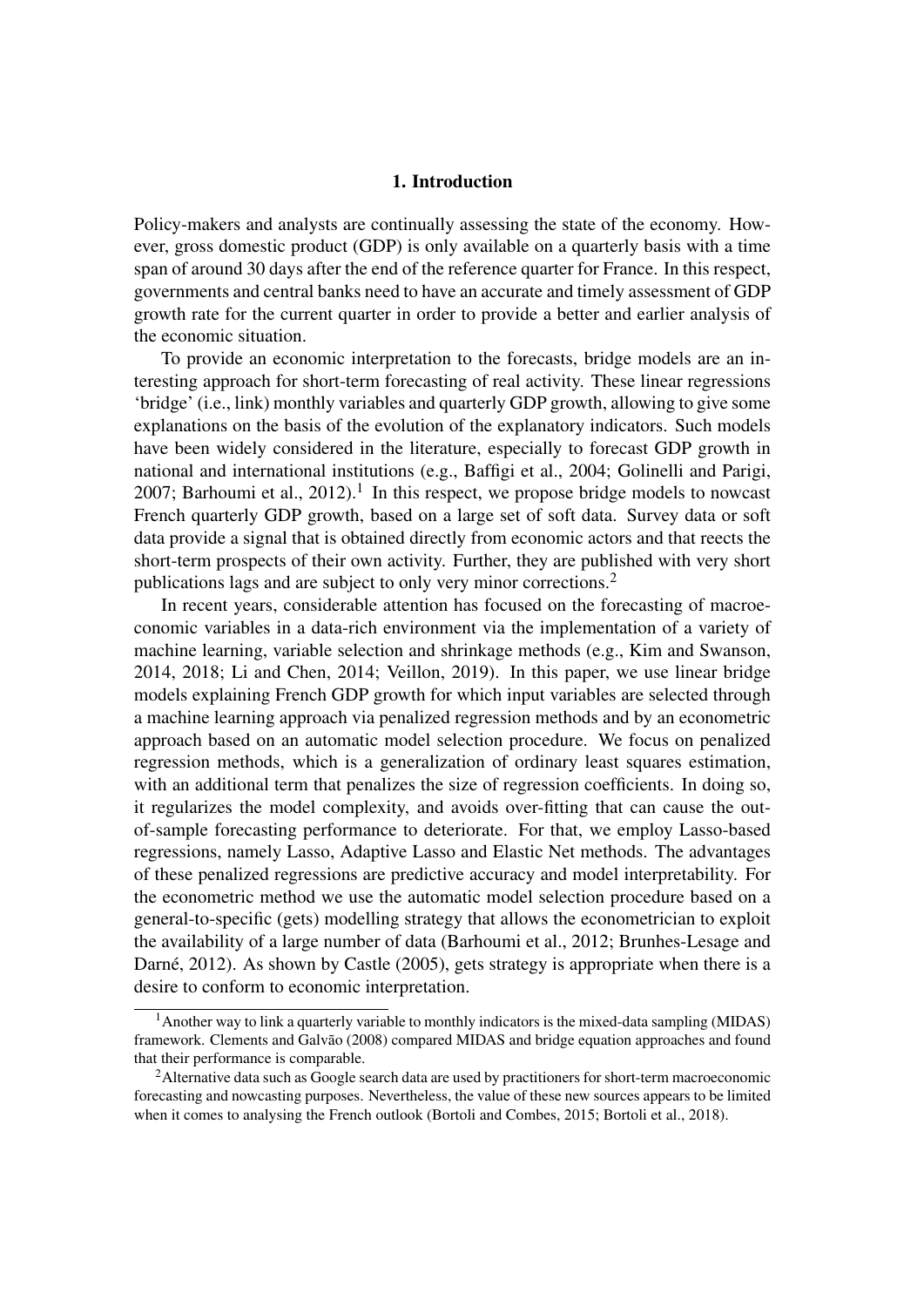The remainder of the paper is organized as follows. Section 2 briefly describes the methodology of the Lasso-based regressions and automated gets procedure. Section 3 presents the results of the variable selections and the out-of-sample forecasting exercise. Section 4 concludes.

# 2. Methodology

#### 2.1. Penalized regressions

We estimate several shrinkage estimators for linear models with the estimated coefficients given by

$$
\widehat{\beta} = \arg \min_{\beta_0, ..., \beta_p} \sum_{i=1}^N \left( y_i - \sum_{j=1}^p \beta_j x_{i,j} \right)^2 + \lambda \sum_{j=1}^p g(\beta_j; \omega_j; \alpha)
$$

where  $g(\beta_j; \omega_j; \alpha)$  is a penalty function that depends on the penalty parameter (or tuning parameter)  $\lambda$  and on a weight  $\omega$ <sub>*i*</sub> > 0. We consider dierent choices for the penalty functions as described below.

*Lasso regression*: Lasso (*least absolute shrinkage and selection operator*) regression method, which was introduced by Tibshirani (1996), is likely the most well known penalized or regularized regression method. Lasso regression is characterized by an *L*<sup>1</sup> penalty function, allowing for sparsity:

$$
\lambda \sum_{j=1}^p g(\beta_j; \omega_j; \alpha) = \lambda \sum_{j=1}^p |\beta_j|
$$

Lasso regressions tend to produce estimated regression coefficients that are exactly zeros, and thus can be used for variable selections, where only predictors with nonzero estimates are considered to be important (sparse solution). However, Lasso regression has undesirable properties when *T* is greater than *N* or when there is a group of variables amongst which all pairwise correlations are very high (Zou and Hastie, 2005). Otherwise, Lasso can generate a selection bias between highly correlated variables.

*Adaptive Lasso regression*: Zhou (2006) proposes adaptive Lasso (aLasso) to solve the variable selection problem of Lasso, showing that the inclusion of some additional information regarding the importance of each variable could considerably improve the results. aLasso uses the same penalty as Lasso with the inclusion of a weighting parameter that come from a first-step model that can be Lasso, Ridge or even OLS:

$$
\lambda \sum_{j=1}^p g(\beta_j; \omega_j; \alpha) = \lambda \sum_{j=1}^p \omega_j |\beta_j|
$$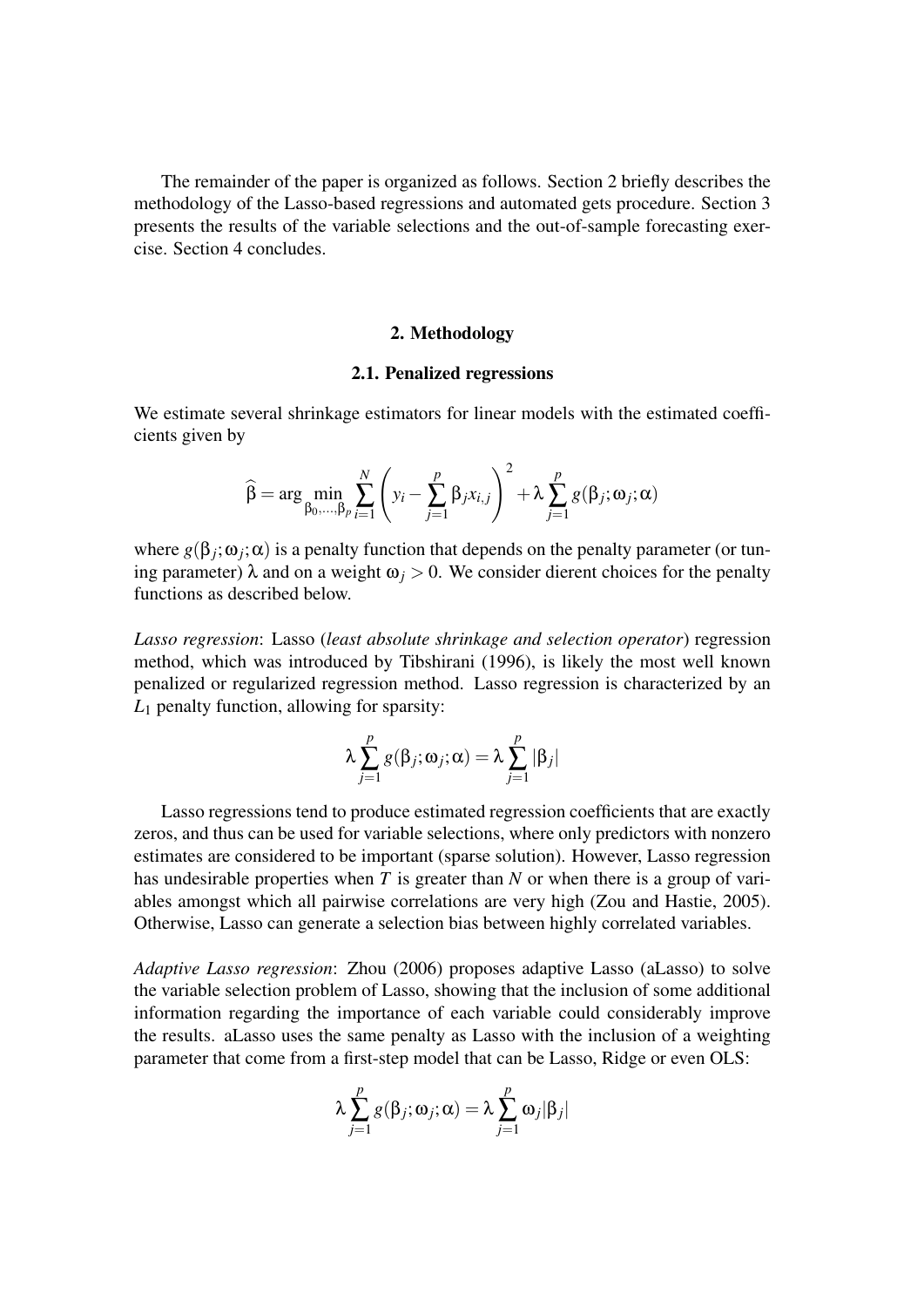where  $\omega_j = |\beta_j^*|^{-\gamma}$ , with  $\gamma > 0$  and  $\beta_j^*$  are the coefficients from the rst-step model.

*Elastic Net*: Zou and Hastie (2005) develop a regularization method, Elastic Net (EN), that is a generalization including Lasso and Ridge as special cases. The EN method simultaneously carries out automatic variable selection and continuous shrinkage, via a (convex) combination of both *L*<sup>1</sup> and *L*<sup>2</sup> penalty functions:

$$
\lambda \sum_{j=1}^p g(\beta_j; \omega_j; \alpha) = \alpha \lambda \sum_{j=1}^p \beta_j^2 + (1 - \alpha) \lambda \sum_{j=1}^p \omega_j |\beta_j|
$$

where  $\alpha \in [0, 1]$ . If  $\alpha = 0$  or  $\alpha = 1$  the EN regression is equivalent to Ridge or Lasso regression, respectively.

The tuning parameter  $\lambda$  in Lasso and aLasso regressions and the two tuning parameter  $\gamma$  and  $\lambda$  in the EN method are selected via cross-validation, which is a data-driven method that is designed to maximize the expected out-of-sample predictive accuracy.

# 2.2. Automated gets procedure

The automatic model selection procedure is based on a general-to-specific (gets) modelling strategy, proposed by David Hendry.<sup>3</sup>

Autometrics is the computer implementation used in PcGive (Doornik and Hendry, 2018) and based on the automated gets strategy. This automatic model selection procedure has three basic stages in its approach to select a parsimonious undominated representation of an overly general initial model, denoted the general unrestricted model (GUM) containing all variables likely (or specified) to be relevant, including the maximum lag length of the independent and dependent variables: (i) Formulate the GUM that passes a set of chosen diagnostic tests.<sup>4</sup> Each non-significant regressor in the GUM constitutes the starting point of a backward elimination path, and a regressor is non-significant if the *p*-value of the two-sided *t*-test is lower than the chosen significance level α (5% by default) (pre-search process); (ii) Undertake backward elimination along multiple path by removing, one-by-one, non-significant regressors as determined by the chosen significance level  $\alpha$ . Each removal is checked for validity against the chosen set of diagnostic tests, and for parsimonious encompassing against the GUM; and (iii) Select, among the terminal models, the specification with the best fit according to the BIC.

 $3$ An overview of the literature, and the developments leading to Gets modelling in particular, is provided by Campos, Ericsson and Hendry (2005).

<sup>4</sup>The statistic tests are the Jarque-Bera normality test, and the Ljung-Box serial correlation test on the residual and the squared residuals.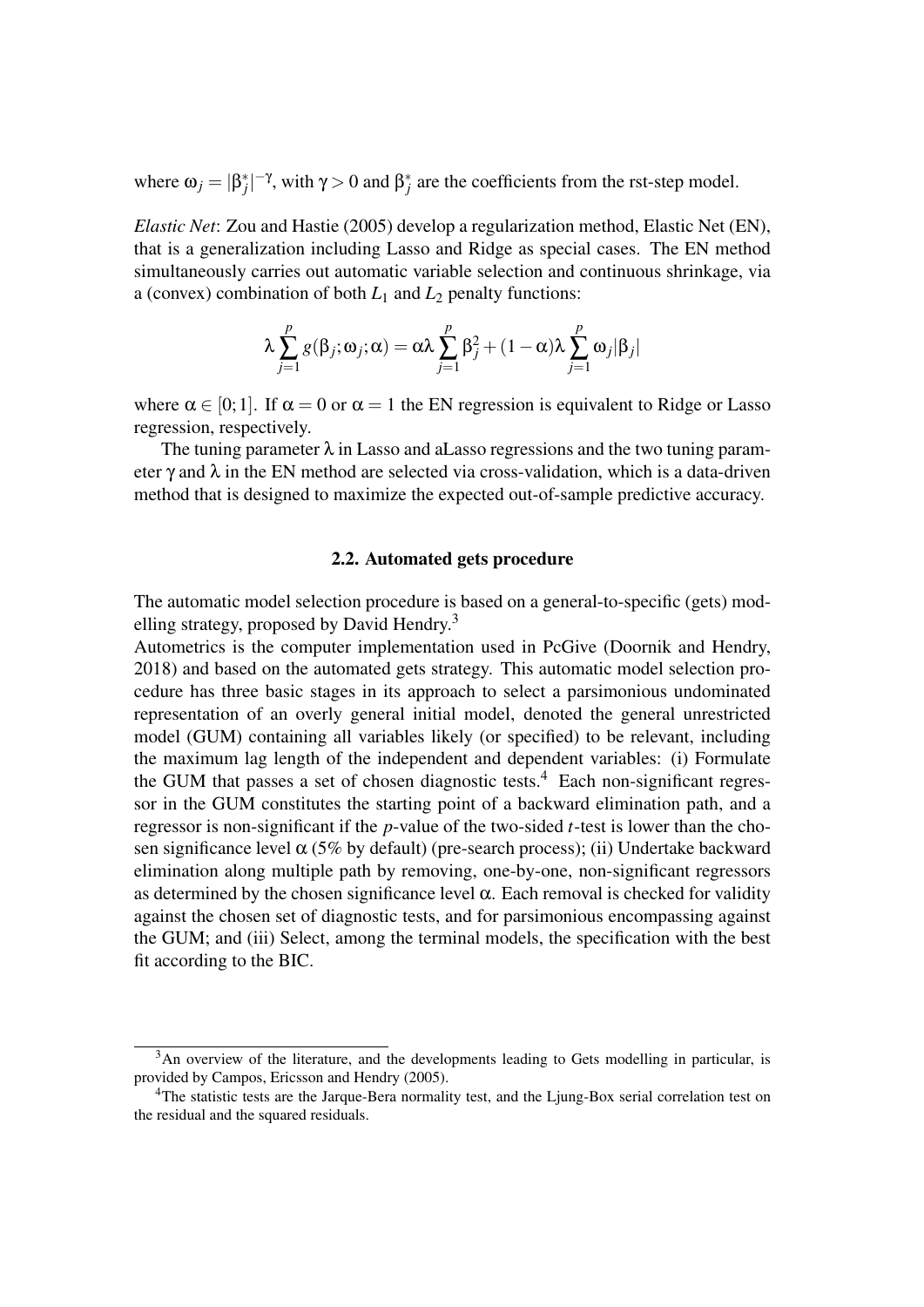#### 3. Empirical results

The data set includes large set of monthly soft data, i.e. 52 variables, covering the period of 2003M1 to 2019M12. These data are based on the surveys in manufactured industry, services and construction sector of the Banque de France (BdF) and the French national statistical institute (INSEE) as well as the consumer surveys of the INSEE.

### 3.1. Variable selections

The results of variable selections are given in Table 1 for the both approaches: penalized regression methods (Lasso, Elastic-Net and aLasso) and econometric approach (Autometrics). The three Lasso-based regressions select the same three variables with slightly different coefficients across the regressions, namely changes in deliveries, changes in orders and changes in production from the survey in manufacturing industry of the Banque de France. As these three variables are highly correlated with coefficients up to 0.95 (Table 2), suggesting a strong collinearity, we keep the variable with the highest coefficient, namely changes in deliveries. Autometrics select only one variable with changes in orders.<sup>5</sup> Note that both approaches select the same variable (changes in orders) and that the automated gets procedure seems to be more parsimonious than the Lasso-based regressions.

We then construct three bridge models (BMs): (i) BM1 based on selection from Autometrics, namely with changes in orders; (ii) BM2 based on selection from Lassobased regressions, namely with changes in deliveries; and (iii) BM3 based on the third variable selected by the regularized regressions, namely changes in production. These BMs are estimated by ordinary least squares method over the period from 2003Q1 to 2013Q4 using quarterly averages of monthly data as explanatory variables. Various residual diagnostic tests reveal no discernible specification errors.

#### 3.2. Forecasting

Pseudo out-of-sample recursive forecasts are carried out to determine the final equations. The recursive forecasts have been implemented over the period 2014Q1 to 2019Q4 for pseudo out-of-sample. Parameters are estimated at each step but the specification of the models is unchanged. We compare the BMs with two usual univariate benchmarks, namely, naive (NA) and order-one autoregressive (AR1) models, and also a dynamic factor model (DFM) based on the approach of Stock and Watson (2002). We

<sup>5</sup>We compared two model strategies: *Liberal* and *Conservative*, i.e., "target size", which means "the proportion of irrelevant variables that survives the simplification process" (Doornik, 2009) was set to 5% (*Liberal*) and 1% (*Conservative*). The variable selections were similar for both strategies. Epprecht et al. (2019) compared Lasso and aLasso to Autometrics from a simulation experiment and genomic data.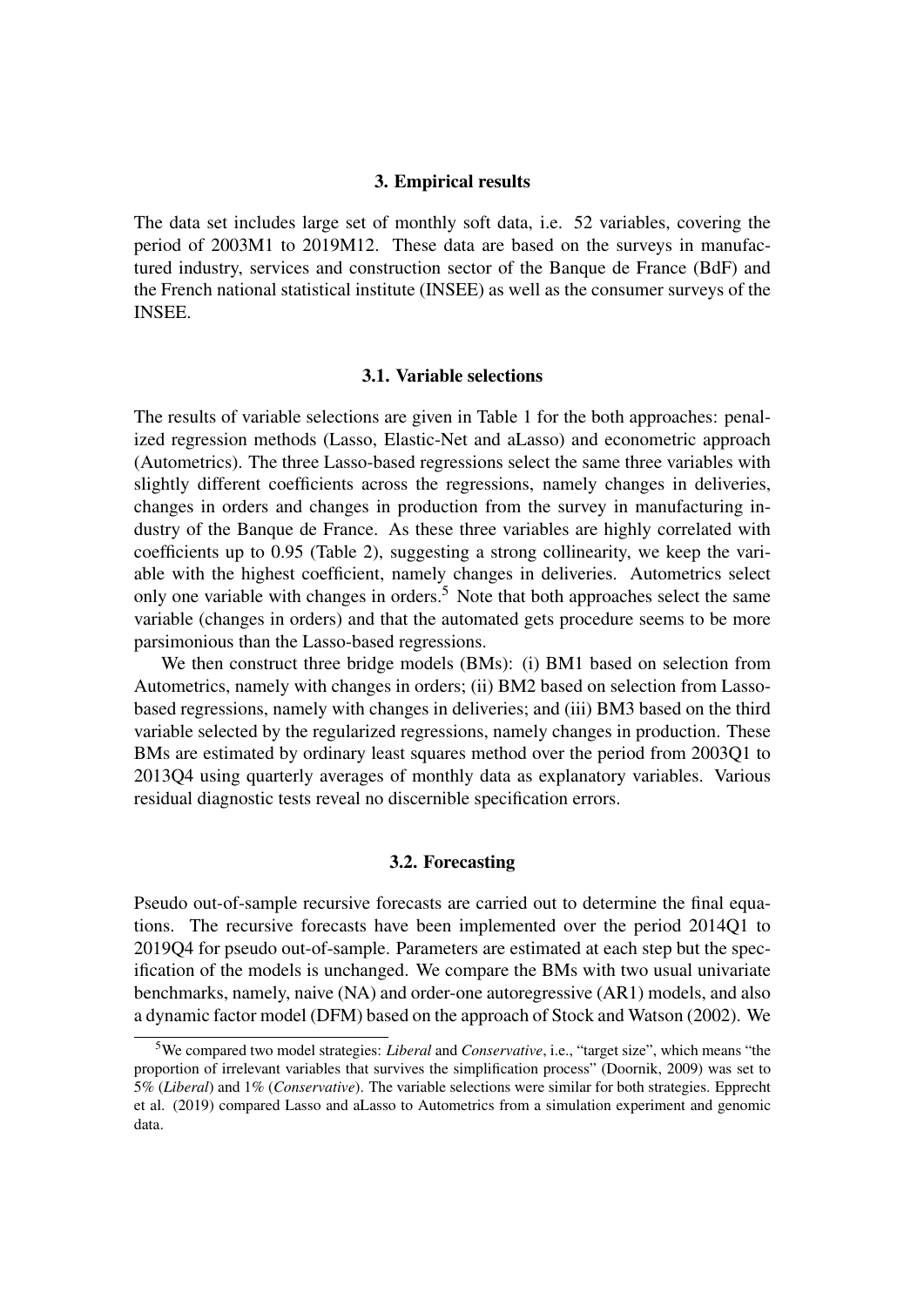also propose to combine the forecasts of the three BMs (BMcomb) using equal-weight combination (i.e. average forecasts).

For each quarter  $t$ , we provide nowcasts of the GDP,  $Y_t$ , which are obtained from the BMs estimated by OLS. To assess the predictive accuracy, we use the classical mean squared error (MSE) criterion dened by the following equation

$$
MSE = \frac{1}{n} \sum_{t=1}^{n} (Y_t - \widehat{Y}_t)^2
$$

where  $n = 24$  is the number of quarters considered in the recursive forecast exercise, and  $Y_t$  is the value – as realized by the French statistical institute – of the macroeconomic variable that we aim to forecast for the quarter *t*. Obviously, simply comparing MSE-values does not take into account the sample uncertainty underlying observed forecast differences. This is why we additionally applied the testing procedure based on equal predictive ability (EPA) proposed by Harvey et al. (1997) with the modified Diebold-Mariano (MDM) test, which allows for pairwise comparison of forecast performances across models.

Finally, we employ the model condence set (MCS) procedure proposed by Hansen et al. (2011) to determine the set,  $M^*$ , that consists of a subset of equivalent models in terms of predictive ability which are superior to the other competing models from a collection of models,  $M_0$ . The MCS procedure yields a model condence set,  $\widehat{\mathcal{M}}^*$ , that is a set of models constructed to contain the best models with a given level of condence. This MCS allows getting several models displaying equivalent forecasting performance and therefore gives robustness to the forecasting exercise rather than to base the forecasting analysis only on one model. The *t*-statistic is defined as

$$
T_{\max M} = \max_{i \in M} t_i \qquad \text{with } t_i = \frac{\bar{d}_i}{\sqrt{\widehat{var}(\bar{d}_i)}} \tag{1}
$$

where  $\widehat{var}(\bar{d}_i)$  denotes the estimate of  $var(\bar{d}_i)$ ,  $\bar{d}_i = m^{-1} \sum_{j \in \mathcal{M}} \bar{d}_{ij}$ , and  $\bar{d}_{ij} = n^{-1} \sum_{t} n^{-1}$  $n_{t=1}$   $d_{ij,t}$ , with  $d_{ij,t} = L_{i,t} - L_{j,t}$  for all  $i, j \in M_0$ , and  $L_{i,t}$  is a loss function (here MSE).<sup>6</sup> The *t*statistic is associated with the null hypothesis  $H_{0,\mathcal{M}}$ :  $E(\bar{d}_i) = 0$  for all  $i \in \mathcal{M}$ , where  $M \subset M_0$ . If  $H_{0,M}$  is accepted at level  $\alpha$  then the MCS is the set  $\widehat{M}_{1-\alpha}^*$ .<sup>7</sup>

Results in terms of MSE are presented in Table 3 as well as the ratio between each MSE with that obtained from naive (ratio1), AR(1) (ratio2) and DFM (ratio3) models with the associated MDM statistic, and the MCS *p*-values with its rank. The results in terms of MSE show that (i) the BMs produce MSE lower than those of

the two benchmarks and the DFM, (ii) the MSE of the BMs are very close. This result

 ${}^6\bar{d}_{ij}$  measures the relative sample loss between the *i*-th and *j*-th models, while  $\bar{d}_i$  is the sample loss of the *i*-th model relative to the average across the models in *M* .

<sup>7</sup>The MCS *p*-values are calculated using bootstrap implementation with 10,000 resamples (Hansen et al., 2011).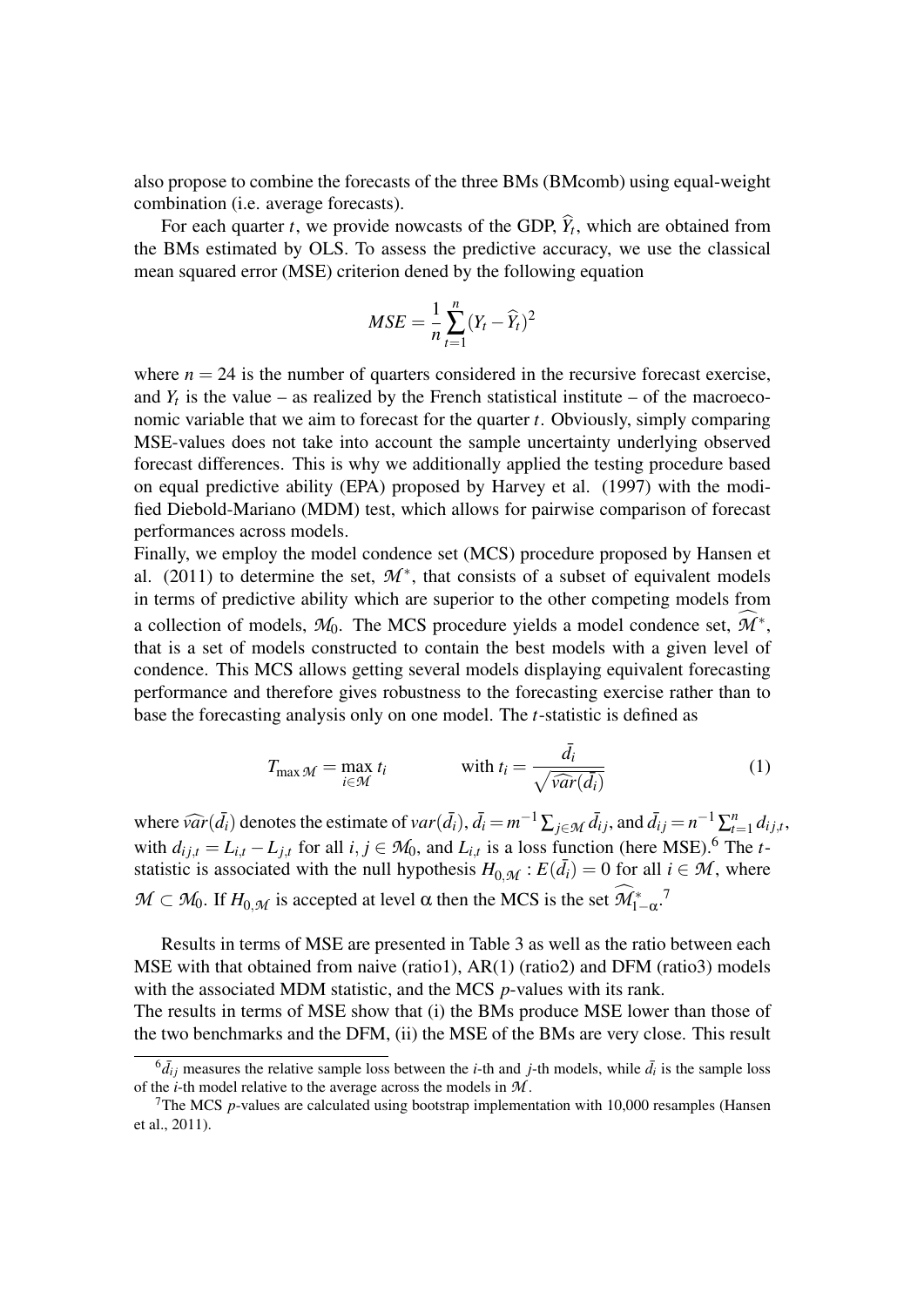is conrmed by the MDM test because all the BMs are significantly better than both benchmarks and, further, they are in  $\widehat{\mathcal{M}}_{90\%}^{*}$ . The smallest MSE are given by the BM1 which are also signicantly lower than those of the DFM model. Finally, two models, BM1 and BM2, display MCS *p*-values up to 0.50, where the BM1 can be considered as the best model since it is the only one with MCS *p*-values up to 0.90 (rank 1). This finding show that Lasso-based regressions and automatic gets approach give similar performance in the out-of-sample forecasting exercise and can be complementary alternatives in variable selections.

# 4. Conclusion

This study proposed bridge models to nowcast French GDP quarterly growth rate, using two variable selection approaches on a large data set of soft data, namely Lassobased regressions and automated general-to-specific procedure. A recursive forecast study was carried out to assess the forecasting performance and showed that the bridge models outperform benchmark models and give similar performance in the out-ofsample forecasting exercise. We also found that the combined forecasts of the Lassobased regressions and automated gets procedure display interesting forecasting performance. These results suggest that these alternatives in variable selections can be complementary.

In this paper the bridge models are designed to be used on a quarterly basis since we use quarterly averages of monthly data as explanatory variables, without missing values. Further research would be to design the models on a monthly basis to provide three monthly forecasting exercises of GDP growth rate for a given quarter by dealing with the problem of missing values. For the machine learning approach we used the penalized regression methods. We could also consider other approaches for variable selections, such as random forest, in future research.

#### **References**

Baffigi, A., Golinelli, R. and G. Parigi (2004) "Bridge model to forecast the euro area GDP" *International Journal of Forecasting* 20, 447-60.

Barhoumi, K., Darné, O., Ferrara, L. and B. Pluyaud (2012) "Monthly GDP forecasting using bridge models: Application for the French economy" *Bulletin of Economic Research* 64, 53-70.

Bortoli, C. and S. Combes (2015) "Input from Google Trends for forecasting the shortterm economic outlook in France: Limited avenues" *Conjoncture in France, Insee* March, 43-56.

Bortoli, C., Combes, S. and T. Renault (2018) "Nowcasting GDP growth by reading newspapers" *Economics and Statistics* 505-506, 17-33.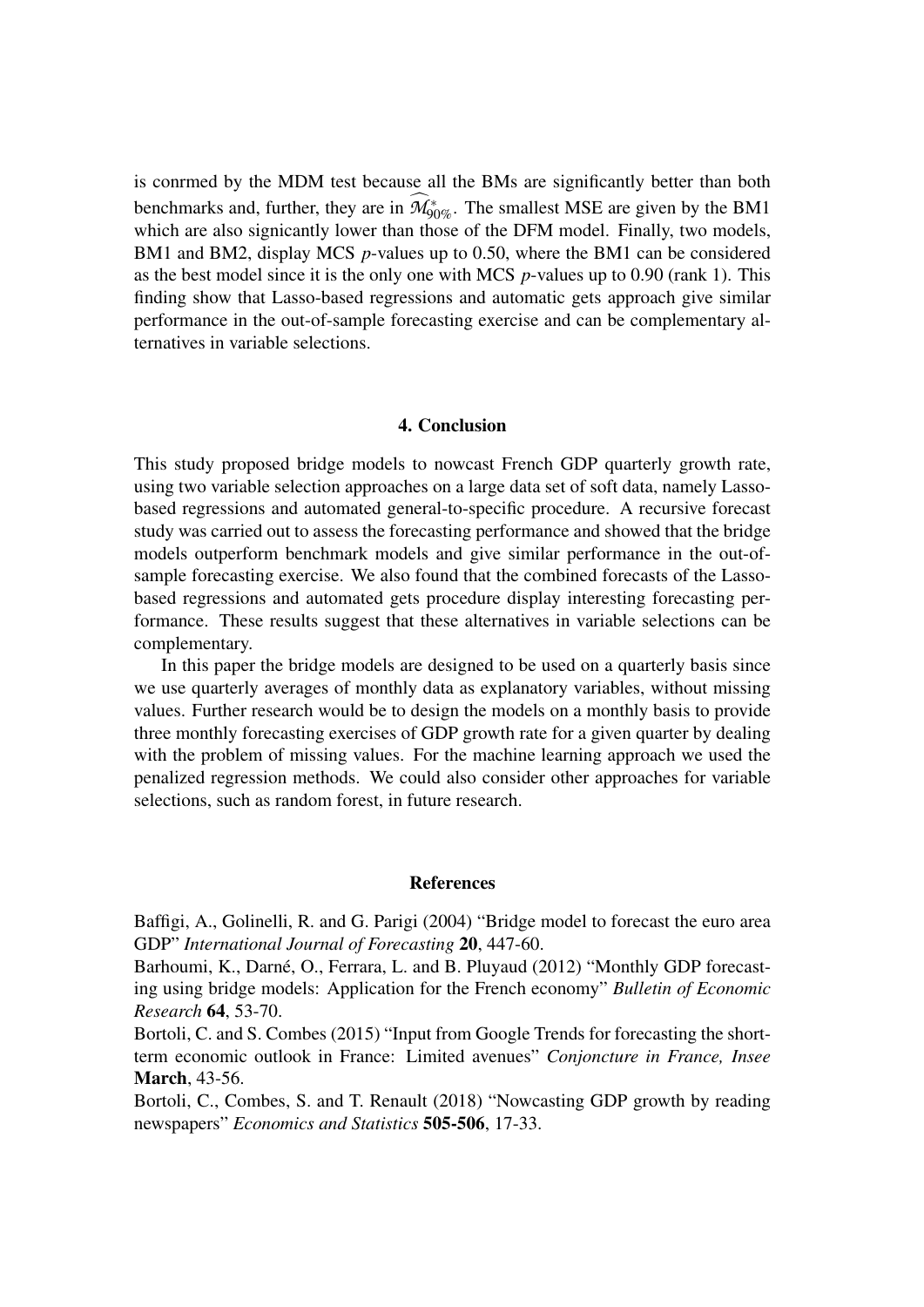Brunhes-Lesage, V. and O. Darné (2012) "Nowcasting the French index of industrial production: A comparison from bridge and factor models" *Economic Modelling* 29, 2174-2182.

Campos, J., Hendry, D.F. and N.R. Ericsson (2005). *General-to-Specic Modeling*. Vol.1 and 2. Edward Elgar Publishing: Cheltenham.

Castle, J.L. (2005) "Evaluating PcGets and RETINA as automatic model selection algorithms" *Oxford Bulletin of Economics and Statistics* 67, 837-80.

Clements, M., Galvão A. (2008) "Macroeconomic forecasting with mixed frequency data: Forecasting output growth in the United States" *Journal of Business and Economic Statistics* 26, 546-554.

Doornik, J.A. (2009) "Autometrics". In J.L. Castle, N. Shephard (eds.), *The Methodology and Practice of Econometrics: A Festschrift in Honour of David F. Hendry*, pp. 88-121. Oxford University Press: Oxford.

Doornik, J.A. and D.F. Hendry (2018) *Empirical Econometric Modelling - PcGiveT M 15*, Vol.1, Timberlake.

Epprecht, C., Guégan, D., Veiga, A. and J. Correa da Rosa (2019) "Variable selection and forecasting via automated methods for linear models: LASSO/adaLASSO and Autometrics" *Communications in Statistics - Simulation and Computation*, forthcoming.

Golinelli, R. and G. Parigi (2007) "The use of monthly indicators to forecast quarterly GDP in the short run: An application to the G7 countries" *Journal of Forecasting* 26, 77-94.

Hansen, P.R., Lunde, A. and J.M. Nason (2011) "Model condence sets for forecasting models" *Econometrica* 79, 453-497.

Harvey, D., Leybourne, S. and P. Newbold (1997) "Testing the equality of prediction mean squared errors" *International Journal of Forecasting* 13, 281-91.

Kim, H.H. and N.R. Swanson (2014) "Forecasting financial and macroeconomic variables using data reduction methods: New empirical evidence" *Journal of Econometrics* 178, 352-367.

Kim, H.H. and N.R. Swanson (2018) "Mining big data using parsimonious factor, machine learning, variable selection and shrinkage methods" *International Journal of Forecasting* 34, 339-354.

Li, J. and W. Chen (2014) "Forecasting macroeconomic time series: LASSO-based approaches and their forecast combinations with dynamic factor models" *International Journal of Forecasting* 30, 996-1015.

Stock, J.H. and M.W. Watson (2002) "Macroeconomic forecasting using diffusion indexes" *Journal of Business and Economic Statistics* 20, 147-162.

Tibshirani, R. (1996) "Regression shrinkage and selection via the Lasso" *Journal of the Royal Statistical Society. Series B* 58, 267-288.

Veillon, P-A. (2019) "Continuous forecasting of French economic growth: Testing different models of machine learning" *Conjoncture in France, Insee* December, 19- 32.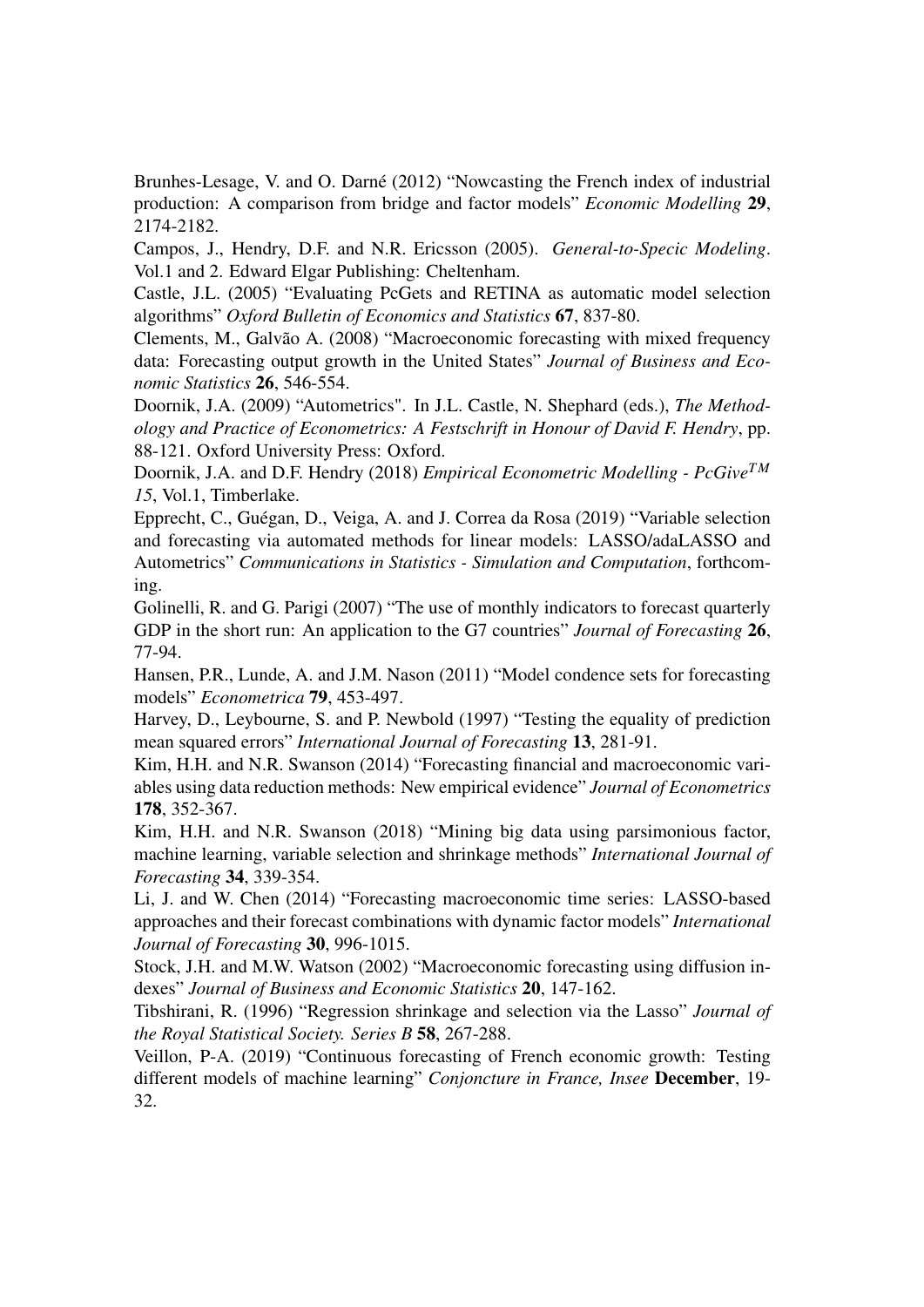Zou, H. (2006) "The adaptive lasso and its oracle properties" *Journal of the American Statistical Association* 101, 1418-1429.

Zou, H. and T. Hastie (2005) "Regularization and variable selection via the elastic net" *Journal of the Royal Statistical Society, Series B* 67, 301-320.